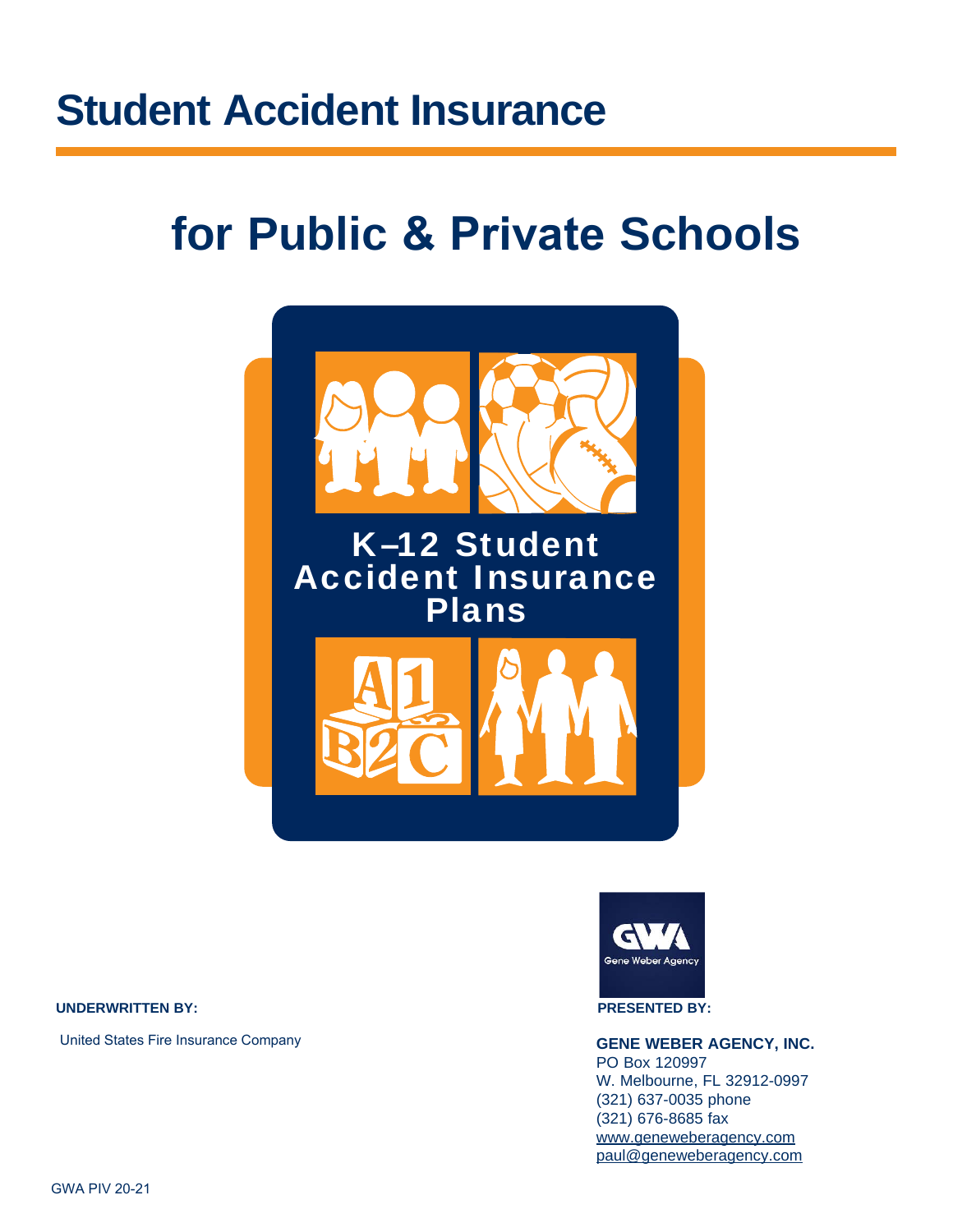## **Primary Individual Voluntary Student Plan**

| <b>PREMIUM SCHEDULE</b>                                                                                                   |                                         |                                      |                            |                                                               |
|---------------------------------------------------------------------------------------------------------------------------|-----------------------------------------|--------------------------------------|----------------------------|---------------------------------------------------------------|
|                                                                                                                           | <b>Enrollment</b><br><b>Options</b>     | <b>Schooltime</b><br><b>Coverage</b> | 24-Hour<br><b>Coverage</b> | <b>High School</b><br><b>Football Coverage</b><br>Grades 9-12 |
| Grades N-12-Per Student Rates                                                                                             | <b>Low Option</b><br><b>High Option</b> | \$18,00<br>\$28.00                   | \$45,00<br>\$77.00         | \$78.00<br>\$140.00                                           |
| Anthony Formula J. Bantyl Association Incorporation Bantyl Turking at Long Broadcard and the composition of MA 000,00 and |                                         |                                      |                            |                                                               |

**Optional Extended Dental Coverage:** Increases the Dental Treatment benefit under the plans to a maximum of \$1,000.00 per tooth. Coverage is effective 24 hours a day, even when selected with Schooltime Coverage and ends on the opening day of the following Fall Term. **Premium: \$16.00.**

Parents can choose from two convenient payment methods—check or money order.

#### **SCHOOLTIME PLAN—\$25,000.00 Maximum Medical Benefit**

All enrolled students for whom premium has been paid are insured . . .

- 1. While on the school premises during a period of regular attendance on the days and months when school is in session.
- 2. While traveling directly to or from the Insured's residence and school for regular sessions, for such travel time as may be necessary (one hour before school begins and one hour after dismissal; longer if school bus requires).
- 3. While participating in or attending activities sponsored solely by the school and directly and continuously supervised by a school official or employee, including all sports, except interscholastic tackle football played in or with grades 9–12 (unless enrolled under such coverage and the proper premium has been paid), and including supervised travel by school furnished transportation, directly to and from school activities.

Coverage is effective from the date the parent's application and premium are received by the school or the insurance company, but in no event prior to the opening day of school. Coverage terminates at the close of the regular nine-month school term, except while the insured is attending academic classroom sessions exclusively sponsored and solely supervised by the school during the summer.

#### **24-HOUR PLAN—\$25,000.00 Maximum Medical Benefit**

. . . Extends the SCHOOLTIME Plan for a full 24 hours a day, at home or at play—anytime, anywhere, whether school is in session or not. The insured has continuous protection from the date the parent's application and premium are received (or on the opening day of school, if later) to the opening day of the next fall term.

#### **FOOTBALL COVERAGE—**

Coverage for Interscholastic Tackle Football played in or with Grades 9–12 may only be purchased in conjunction with Schooltime or 24-Hour Insurance. Football coverage may NOT be purchased alone. Coverage includes travel to or from a football game or practice, as a team member, when such travel is sponsored by the school and solely supervised by school employees. Coverage begins on the first day of regularly scheduled school-sponsored practice, provided the student is enrolled for Football Coverage and premium is paid prior to commencement of practice. An enrollment list and/or enrollment envelopes showing the names of all Football players to be insured and the premium must be received by the Company's Agent within five (5) days after the first practice; otherwise coverage is effective on the date premium is paid. Coverage expires on July 1 of the year next following the policy effective date.

#### **MEDICAL BENEFITS—Up to \$25,000.00**

THE POLICY WILL PAY UP TO \$25,000 for medical expenses incurred as the result of covered injuries sustained by an Insured in any one accident which occurs on or after the effective date of coverage. Benefits will be paid for treatment, care and service performed within 52 weeks after the date of accident, not to exceed the Expense Benefit Limitations stated below, provided the first such expense is incurred within 30 days after the accident.

#### **See Page 4 for EXCLUSIONS**

Premium(s) quoted in this brochure cannot be refunded or pro-rated

**EXPENSE BENEFIT LIMITATIONS** Benefits are paid up to the following maximums per injury, unless otherwise stated:

|                                              | <b>HIGH OPTION</b>                    | <b>LOW OPTION</b>                    |
|----------------------------------------------|---------------------------------------|--------------------------------------|
| Hospital Inpatient Expense Room & Board      |                                       | \$150.00 per day                     |
|                                              | \$1,500.00 per accident               | \$750.00 per accident                |
| Hospital Outpatient Emergency Care Expense   |                                       |                                      |
|                                              | \$75.00 per accident                  | \$40.00 per accident                 |
|                                              | \$250.00 per accident                 | \$150.00 per accident                |
| Physician Expenses (Non-Surgical)            |                                       | \$20.00 per visit                    |
| Where treatment principally involves physio- |                                       |                                      |
|                                              |                                       | 3 visits                             |
|                                              | \$130.00 per unit allowance under the | \$90.00 per unit allowance under the |
|                                              | current California Relative Value     | current California Relative Value    |
|                                              | Studies, up to \$800.00 per accident  | Studies, up to \$500.00 per accident |
|                                              | 20% of Surgeon's allowance            | 20% of Surgeon's allowance           |
|                                              | 25% of Surgeon's allowance            | 25% of Surgeon's allowance           |
|                                              |                                       | 80% of charges                       |
|                                              | \$100.00 per accident                 | \$50.00 per accident                 |
|                                              | \$50.00 per accident                  | \$25.00 per accident                 |
| Dental Treatment of Sound and Natural Teeth  | \$100.00 per tooth; up to             | $$100.00$ per tooth; up to           |
|                                              | \$300.00 per accident                 | \$300.00 per accident                |
|                                              | \$100.00 per accident                 | \$100.00 per accident                |
| Aggravation or Re-Injury Expense             | \$500.00 per accident                 | \$500.00 per accident                |
| Injury Caused by Motor Vehicle, Expense      | \$500.00 per accident                 | \$500.00 per accident                |
|                                              | \$500.00 per accident                 | \$500.00 per accident                |
|                                              | \$200.00 per accident                 | \$100.00 per accident                |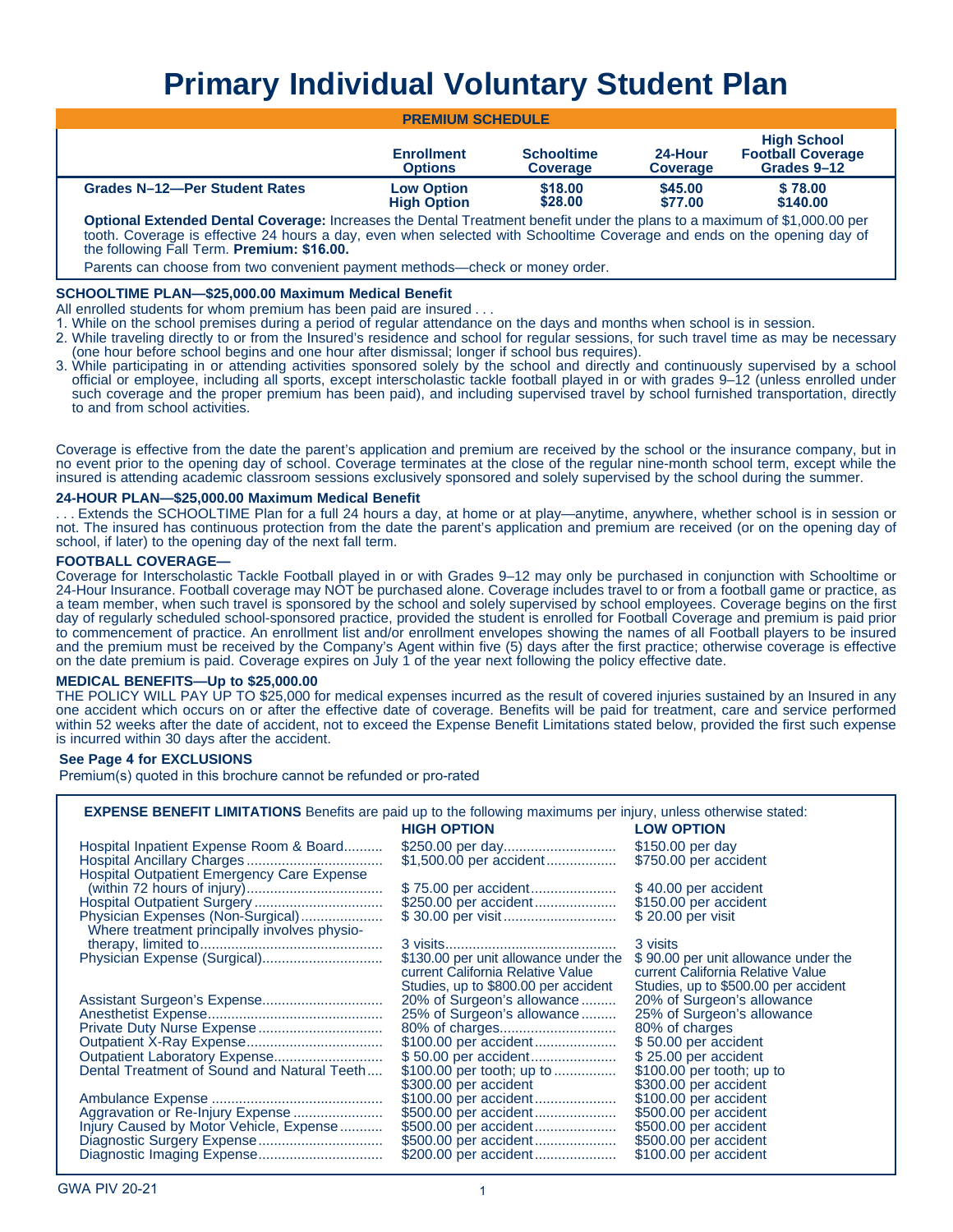## **Limitations**

**Limitations:** (1) No benefits are payable for any expense resulting from participation in activities

for which benefits would be payable, in the absence of insurance hereunder, under any High School Association Catastrophe Sports Accident Policy. (2) Under surgery, the maximum payment for multiple procedures performed within the same operative field shall be limited to 150% of the amount payable for the primary procedure.

**Note:** Certain exclusions or limitations may be modified to meet individual state requirements.

### **Accidental Death & Dismemberment**

Benefits are payable IN ADDITION to Medical Expense Benefits. If a covered injury causes loss within 100 days of the accident, the policy will pay: Loss of life . . . . . . . . . . . . . . . . . . . . . . . . . . . . . . . . . . . . . . . . . . . . . . .\$ 2,000.00

| Loss of one hand or one foot $\dots \dots \dots \dots \dots \dots \dots \dots \dots \dots \dots \dots \dots$ . \$ 2.000.00                      |  |
|-------------------------------------------------------------------------------------------------------------------------------------------------|--|
| Loss of one hand & one foot; or one hand & one eye; or one foot & eye $\therefore$ \$ 4,000.00                                                  |  |
| Loss of sight of one eye $\ldots$ $\ldots$ $\ldots$ $\ldots$ $\ldots$ $\ldots$ $\ldots$ $\ldots$ $\ldots$ $\ldots$ $\ldots$ $\uparrow$ 1,500.00 |  |
|                                                                                                                                                 |  |

This is not the Policy. Rather, it is a brief description of the benefits and other provisions of the Policy. The Policy is governed by the laws and regulations of the state in which it is issued and is subject to any necessary state approvals. Any provision of the Policy, as described herein, that may be in conflict with the laws of the state where the school is located will be administered to conform with the requirements of that state's laws, including those relating to mandated benefits. This plan is not available in all states.

AK, DE, IA, MI, MS, SC, WI: Any person who knowingly and with intent to defraud an insurer submits a written application or claim containing any materially false or misleading information is guilty of insurance fraud.

AL: Any person who knowingly presents a false or fraudulent claim for payment of a loss or benefit or knowingly presents false information in an application for insurance is guilty of a crime and may be subject to fines and confinement in prison.

AZ: For your protection Arizona law requires the following statement to appear on this form. Any person who knowingly presents a false or fraudulent claim for payment of a loss is subject to criminal and civil penalties.

GA, NE, VT: Any person who knowingly and with intent to defraud an insurer submits a written application or claim containing any materially false or misleading information may be guilty of insurance fraud.

KY: Any person who knowingly and with intent to defraud any insurance company or other person files an application for insurance containing any materially false information or conceals, for the purpose of misleading, information concerning any fact material thereto commits a fraudulent insurance act, which is a crime.

OH: Any person who, with intent to defraud or knowing that he is facilitating a fraud against an insurer, submits an application or files a claim containing a false or deceptive statement is guilty of insurance fraud.

PA: Any person who knowingly and with intent to defraud any insurance company or other person files an application for insurance or statement of claim containing any materially false information or conceals, for the purpose of misleading, information concerning any fact material thereto commits a fraudulent insurance act, which is a crime and subjects such person to criminal and civil penalties.

TN: It is a crime to knowingly provide false, incomplete or misleading information to an insurance company for the purpose of defrauding the company. Penalties include imprisonment, fines and denial of insurance benefits.

#### **DEFINITIONS**

The terms shown below shall have the meaning given in this section whenever they appear in this Policy. Additional terms may be defined within the provision to which they apply.

Accident means a sudden, unforeseeable external event which:

- 1. Causes Injury to one or more Covered Persons; and<br>2 Cocurs while coverage is in effect for the Covered Pe
- Occurs while coverage is in effect for the Covered Person.

Covered Expenses means expenses actually incurred by or on behalf of a Covered Person for the Usual, Reasonable and Customary charges for the Medically Necessary treatment, services and supplies covered by the Policy and Certificate and which is performed or given under the direction of a Physician for treatment of an Injury. Coverage under the Policy and Certificate must remain continuously in force from the date of the Accident until the date treatment, services or supplies are received for them to be a Covered Expense. A Covered Expense is deemed to be incurred on the date such treatment, service or supply, that gave rise to the expense or the charge, was rendered or obtained. A Covered Expense for a an Injury cannot be in excess of the maximum benefit amount payable per service as shown in the Schedule and cannot be for medical services and supplies that are excluded under the Policy.

Covered Person means a person eligible for coverage as identified in the Application for whom proper premium payment has been made, and who is therefore insured under this Policy.

Eligible Expenses means the Usual, Reasonable and Customary charges for services or supplies which are incurred by the Covered Person for the Medically Necessary treatment of an Injury. Eligible Expenses must be incurred while this Policy is in force.

He, his, and him includes she, her and hers.

Health Care Plan means any contract, policy or other arrangement for benefits or services for medical or dental care or treatment under:

- 1. Group or blanket insurance, whether on an insured or self-funded basis;<br>2 Bospital or medical service organizations on a group basis;
- 2. Hospital or medical service organizations on a group basis;
- Health Maintenance Organizations on a group basis.
- 4. Group labor management plans;
- 5. Employee benefit organization plan;
- 6. Professional association plans on a group basis; or

GWA PIV 20-21 7. Any other group employee welfare benefit plan as defined in the Employee Retirement Income Security Act of 1974 as amended. BA-50000P-USF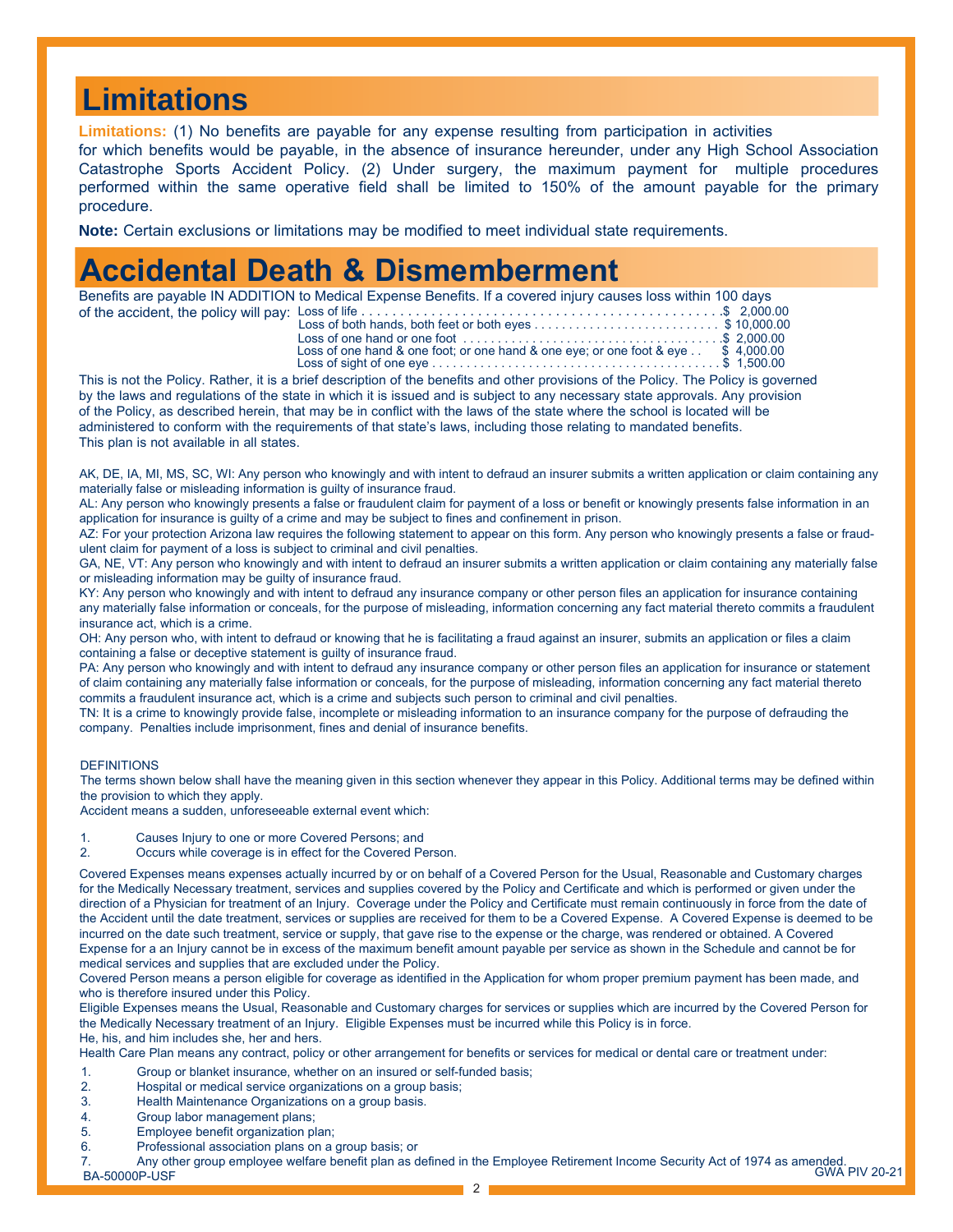#### Hospital means an institution which:

- 1. Is operated pursuant to law;
- 2. Is primarily and continuously engaged in providing medical care and treatment to sick and injured persons on an inpatient basis;
- 3. Is under the supervision of a staff of Physicians;
- 4. Provides 24-hour nursing service by or under the supervision of a graduate registered nurse, (R.N.);<br>5. Has medical, diagnostic and treatment facilities, with major surgical facilities;
- Has medical, diagnostic and treatment facilities, with major surgical facilities;
- a. On its premises; or
- b. Available to it on a prearranged basis; and
- 6. Charges for its services.
- 7. Is a duly licensed Rehabilitation Facility.

Hospital does not include:

- 1. A clinic or facility for:
- a. Convalescent, custodial, educational or nursing care;
- b. The aged, drug addicts or alcoholics;
- 2. A military or veterans hospital or a hospital contracted for or operated by a national government or its agency unless:
- a. The services are rendered on an emergency basis; and
- b. A legal liability exists for the charges made to the individual for the services given in the absence of insurance.

Hospital Stay means a Medically Necessary overnight confinement in a Hospital when room and board and general nursing care are provided for which a per diem charge is made by the Hospital.

Injury means bodily harm which results, directly and independently of disease or bodily infirmity, from an Accident. All injuries to the same Covered Person sustained in one accident, including all related conditions and recurring symptoms of the Injuries will be considered one Injury. Interscholastic means a sport or activity organized between schools or representatives of the schools.

Intramural means a sport or activitywithin a particular institution and describes sports matches, activities, or contests that take place among teams from "within the walls" of an institution or area.

Immediate Family Member means the Covered Person's parent (includes step-parent), grandparent, Spouse, Child(ren) (includes legally adopted or step or Foster Child(ren), brother, sister, step-Child(ren), grandchild(ren), or in-laws. A Member of the Immediate Family includes an individual who normally lives in the Covered Person's household.

Medically Necessary or Medical Necessity means a treatment, service or supply that is:

- 1. Required to treat an Injury; and<br>2. Prescribed or ordered by a Phy
- 2. Prescribed or ordered by a Physician or furnished by a Hospital;<br>3 Performed in the least costly setting required by the condition:
- Performed in the least costly setting required by the condition;
- 4. Consistent with the medical and surgical practices prevailing in the area for treatment of the condition at the time rendered.

The purchasing or renting air conditioners; air purifiers, motorized transportation equipment, escalators or elevators in private homes, swimming pools or supplies for them; and general exercise equipment are not considered Medically Necessary.

The fact that a Physician may prescribe, authorize, or direct a service does not of itself make it Medically Necessary or covered by the Group Policy.

A service or supply may not be Medically Necessary if a less intensive or more appropriate diagnostic or treatment alternative could have been used. We may, at Our discretion, consider the cost of alternative to be the Covered Expense.

Nurse means either a professional, licensed, graduate registered nurse (R.N.) or a professional, licensed practical nurse (L.P.N.).

Physician means a person who is a qualified practitioner of medicine. A such, He or She must be acting within the scope of his/her license and under the laws in the state in which He or She practices and providing only those medical services which are within the scope of his/her license or certificate. It does not include a Covered Person, a Covered Person's Spouse, son, daughter, father, mother, brother, or sister or other relative. Principal Sum means the largest amount payable under the benefit for all losses resulting from any one Accident.

School means the participating School or School District where the Covered Person is enrolled or employed. The School must be a duly accredited (state certified or accredited) primary, elementary, secondary, or collegiate School.

Supervised or Sponsored Activity means a Policyholder or School authorized function:

- 1. In which the Covered Person participates;
- 2. Which is organized by or under its auspices; which is within the scope of customary activities for such entity and is shown on the Schedule of Benefits.

Usual, Reasonable and Customary means:<br>1. With respect to fees or charges, f

- With respect to fees or charges, fees for medical services or supplies which are;
- a. Usually charged by the provider for the service or supply given; and
- b. The average charged for the service or supply in the locality in which the service or supply is received; or
- 2. With respect to treatment or medical services, treatment which is reasonable in relationship to the service or supply given and the severity of the condition.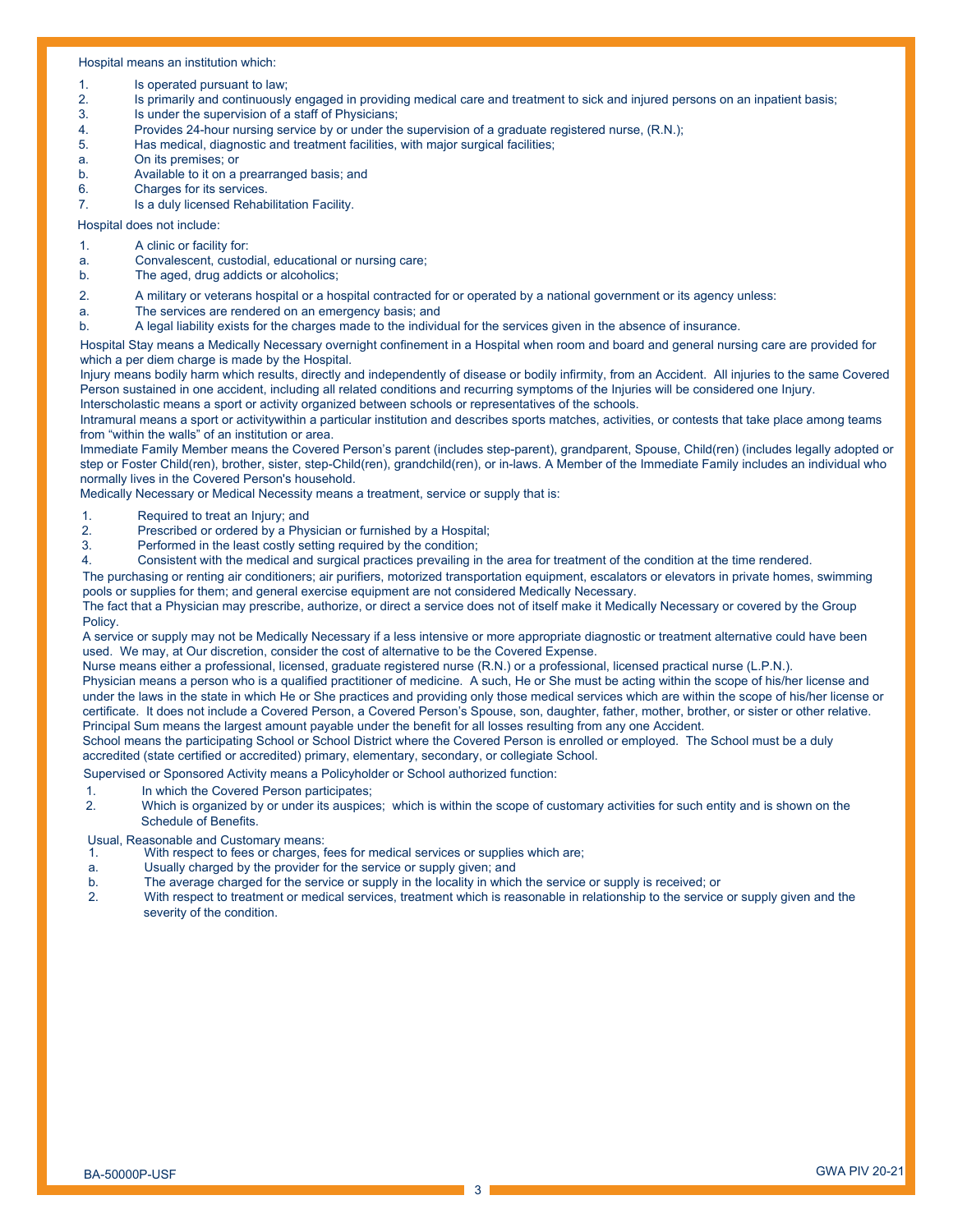### EXCLUSIONS:

This Policy does not cover any loss resulting in whole or part from, or contributed to by, or as a natural or probable consequence of any of the following unless otherwise covered under this Policy by Additional Benefits:

- 1. Suicide, self-destruction, attempted self-destruction or intentional self-inflicted Injury while sane or insane.
- 2. War or any act of war, declared or undeclared.
- 3. An Accident which occurs while the Covered Person is on Active Duty in any Armed Forces, National Guard, military, naval or air service or organized reserve corps:
- 4. Injury sustained while in the service of the armed forces of any country. When the Covered Person enters the armed forces of any country, We will refund the unearned pro-rata premium upon request;
- 5. Participation in a riot or insurrection.
- 6. Any Injury requiring treatment which arises out of, or in the course of fighting, brawling, assault or battery.
- 7. Sickness, disease, bodily or mental infirmity or medical or surgical treatment thereof, bacterial or viral infection, regardless of how contracted. This does not include bacterial infection that is the natural foreseeable result of an Accidental external bodily injury or accidental food poisoning.
- 8. Disease or disorder of the body or mind.
- 9. Mental or nervous disorders.
- 10. Asphyxiation from voluntarily or involuntarily inhaling gas and not the result of the Covered Person's job.
- 11. Voluntarily taking any drug or narcotic unless the drug or narcotic is prescribed by a Physician and not taken in the dosage or for the purpose as prescribed by the Covered Person's Physician.
- 12. Intoxication or being under the influence of any drug or narcotic.
- 13. Injury caused by, contributed to or resulting from the Covered Person's use of alcohol, illegal drugs or medicines that are not taken in the dosage or for the purpose as prescribed by the Covered Person's Physician.
- 14. Driving under the influence of a controlled substance unless administered on the advice of a Physician.
- 15. Driving while Intoxicated. Intoxicated will have the meaning determined by the laws in the jurisdiction of the geographical area where the loss occurs.
- 16. Violation or in violation or attempt to violate any duly-enacted law or regulation, or commission or attempt to commit an assault or felony, or that occurs while engaged in an illegal occupation.
- 17. Conditions that are not caused by a Covered Accident.
- 18. Covered Expenses for which the Covered Person would not be responsible in the absence of this Policy.
- 19. Any treatment, service or supply not specifically covered by this Policy.
- 20. Loss resulting from participation in any activity not specifically covered by this Policy.
- 21. Charges which Are in excess of Usual, Reasonable and Customary charges.
- 22. Expenses incurred for an Accident after the Benefit Period shown in the Schedule of Benefits;
- 23. Regular health check ups.
- 24. Services or treatment rendered by a Physician, Nurse, or any other person who is employed or retained by the Policyholder.
- 25. Services or treatment rendered by an Immediate Family member of the Covered Person;
- 26. Injuries paid under Workers' Compensation, Employers liability laws or similar occupational benefits or while engaging in activity for monetary gain from sources other than the Policyholder.
- 27. That part of the medical expense payable by any automobile insurance policy without regard to fault.(Does not apply in any sate where prohibited).
- 28. Treatment in any Veterans Administration or Federal Hospital, except if there is a legal obligation to pay.
- 29. Travel or activity outside the United States.
- 30. Participation in any motorized race or speed contest.
- 31. Aggravation or re-injury of a prior injury that the Covered Person suffered prior to his or her coverage Effective Date, unless We receive a written medical release from the Covered Person's Physician.
- 32. Heart attack, stroke or other circulatory disease or disorder, whether or not known or diagnosed, unless the immediate cause of Loss is external trauma.
- 33. Treatment of a hernia whether or not caused by a Covered Accident.
- 34. Treatment of a detached retina unless caused by an Injury suffered from a Covered Accident.
- 35. Damage or loss of dentures or bridges or damage to existing orthodontic equipment, except as specifically provided in this Policy.
- 36. Expense incurred for treatment of temporomandibular joint (TMJ) disorders involving the installation of crowns, pontics, bridges or abutments, or the installation, maintenance or removal of orthodontic or occlusal appliances or equilibration therapy; or craniomandibular joint dysfunction and associated myofascial pain, except as specifically provided in this Policy.
- 37. Dental care or treatment other than care of sound , natural teeth and gums required on account of Injury resulting from an Accident while the Covered Person is covered under this Policy, and rendered within 6 months of the Accident. .
- 38. Eyeglasses, contact lenses, hearing aids, braces, appliances, or examinations or prescriptions therefore.
- 39. Any Accident where the Covered Person is the operator of a motor vehicle and does not possess a current and valid motor vehicle operator's license.
- 40. Travel in or upon:
- a. A snowmobile;
- b. A water jet ski;
- c. Any two or three wheeled motor vehicle, other than a motorcycle registered for on-road travel;
- d. Any off-road motorized vehicle not requiring licensing as a motor vehicle; when used for recreation competition .
- 41. Travel or flight in or on any vehicle for aerial navigation, including boarding or alighting from:
- a. While riding as a passenger in any Aircraft not intended or licensed for the transportation of passengers; or
- b. While being used for any test or experimental purpose; or
- c. While piloting, operation, learning to operate or serving as a member of the crew thereof; or
- d. While traveling in any such Aircraft or device which is owned or leased by or on behalf of the Policyholder of any subsidiary or affiliate of the Policyholder, or by the Covered Person or any member of his household.
- e. A space craft or any craft designed for navigation above or beyond the earth's atmosphere; or
- f. an ultralight hang-gliding, parachuting, or bungi-cord jumping
- Except as a fare paying passenger on a regularly scheduled commercial airline or as a passenger in a non-scheduled, private aircraft used for business or pleasure purposes.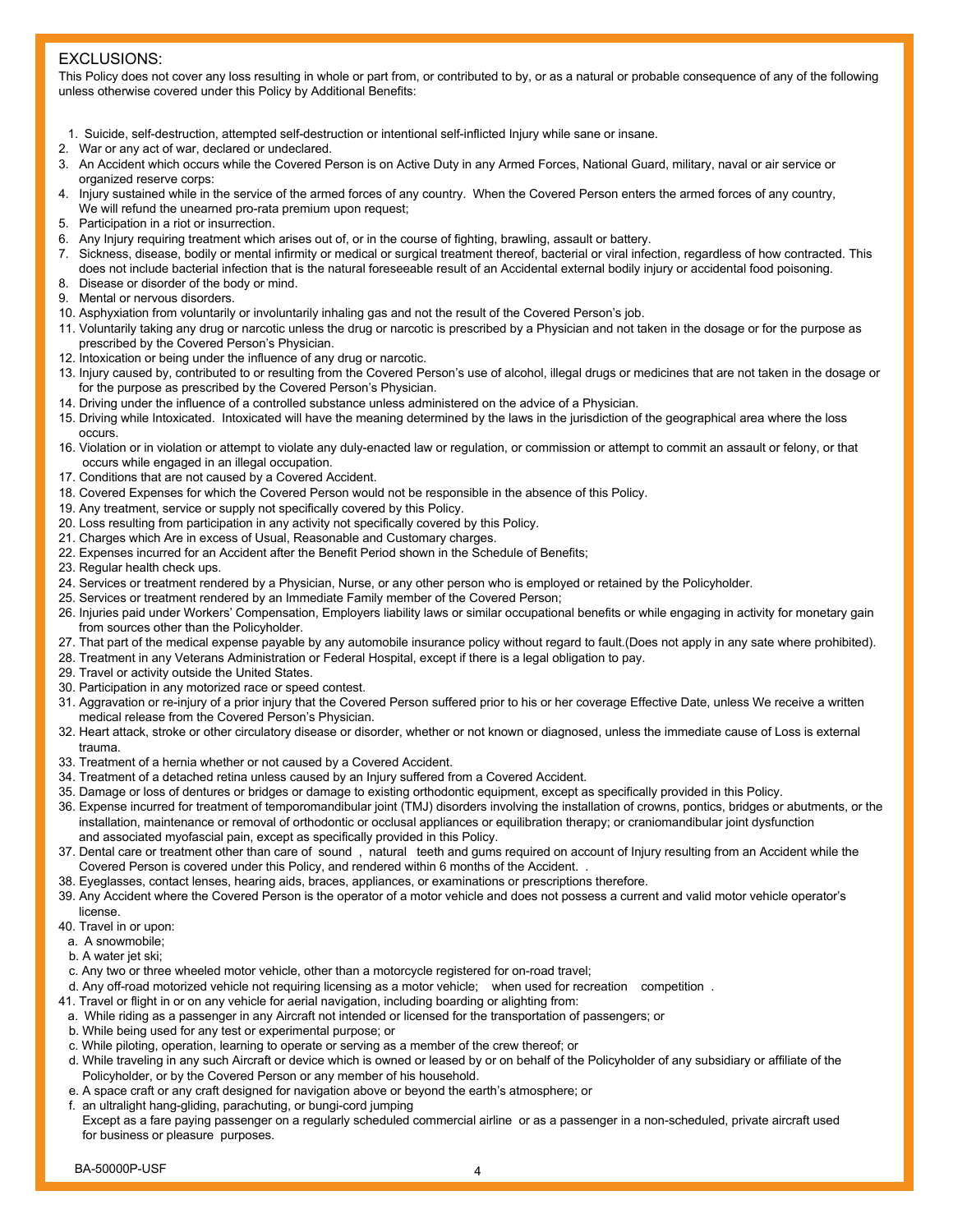42.Treatment for an Injury that is caused by or results from a nuclear reaction or the release of nuclear energy. However, this exclusion will not apply if the loss is sustained within 180 days of the initial incident and:

a. The loss was caused by fire, heat, explosion or other physical trauma which was a result of the release of nuclear energy and

b. The Covered Person was within a 25-mile radius of the site of release either:

- i. At the time of the release; or
- ii. Within 24 hours of the start of the release

43.Practice or play in any amateur, club sport, intercollegiate or professional sports contest or competition.

44.The repair or replacement of existing artificial limbs, orthopedic braces or orthotic devises.

45.Rest cures or custodial care.

46.Prescription medicines unless specifically provided for under this Policy.

47.Elective or Cosmetic surgery, except for reconstructive surgery on an injured part of the body.

48.Massage Therapy . Physical Therapy or Acupuncture/Acupressure Services , unless otherwise specifically allowed for in the Schedule of Benefits.